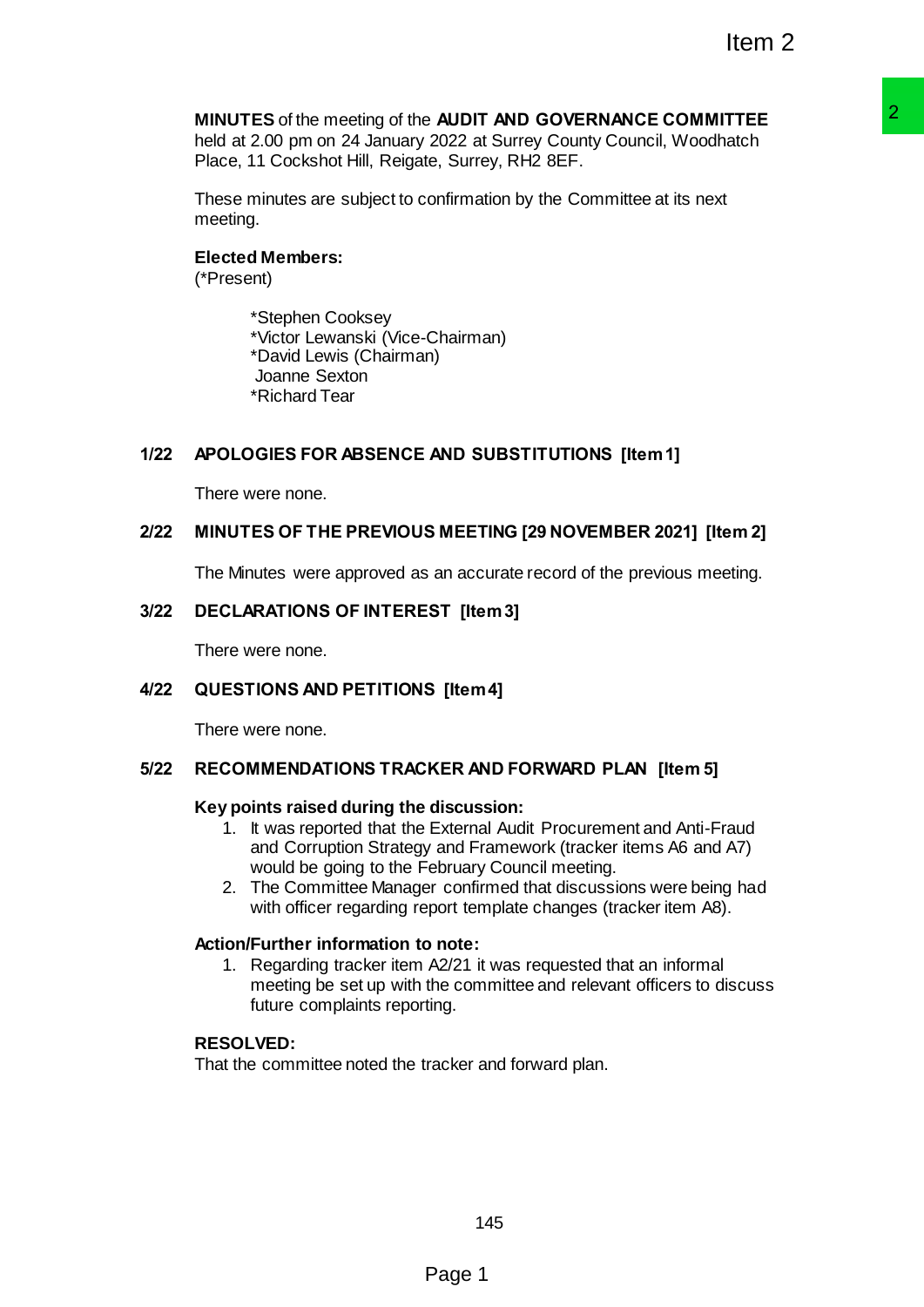# **6/22 SURREY COUNTY COUNCIL LEARNING POINTS FOR THE BUSINESS CONTINUITY ASPECTS OF THE COVID-19 RESPONSEAND RECOVERY [Item 6]** 2<br>
SURREY COUNTY COUNCIL LEARNI<br>
CONTINUITY ASPECTS OF THE COV<br>
Them 6]<br>
Speakers:<br>
Is an Good, Head of Emergency Managem<br>
Key points raised during the discussi<br>
1. The Head of Emergency Managem<br>
New Youth stated during th

#### **Speakers:**

Ian Good, Head of Emergency Management

#### **Key points raised during the discussion:**

- 1. The Head of Emergency Management introduced the submitted report and highlighted several points including:
	- a) The identification of critical services and what the Director of Public health needed to maintain services.
	- b) The opening of Headley Court.
	- c) How schools were adversely affected, and the support given for that.
	- d) Delegated authority given to officers and the various communication/management groups set up.
	- e) Having an agile workforce not just in terms of location but also changing roles.
	- f) Set up of recovery plan for the 'new normal'.
	- g) Data analytics.
	- h) One of the learning lessons was that there was not a mechanism in place to review decisions at the time.
	- i) Next steps to maintain capacity, vaccinations, continue to review learning points and preparing for the Covid 19 Enquiry to take place.
- 1. A Member asked the following:
	- a) Had any lessons been learned regarding the coordination and liaison with the various agencies needed in situation like this for now or for the future?
	- b) Had there been any progress in establishing improved mortuary accommodation for the future?
	- c) Some staff had found the remote working quite difficult and asked about plans for improving facilities for staff.
- 2. The Head of Emergency Management responded:
	- a) There were standing arrangements in place similar to other resilience forum areas that work to national principles. Learning included the need for ongoing leadership and building in resilience for the future.
	- b) Emergency mortuary provision was at Headley Court and business plans were in place to provide a more permanent facility.
	- c) It was felt that the remote working had impacted more on new members of staff and forming team relationships. IT and other facilities were much more robust than in the past to facilitate home working. Staff well-being was a key focus going forward.
- 3. A Member asked a question relating to the recommendations in appendix 2 to the report and where they had come from as well as the timeline for achieving them.
- 4. The Head of Emergency Management responded that there was an interim debrief document that could be shared with the Committee. He also confirmed that there were timelines in place, and many would have already been implemented. The remaining actions were being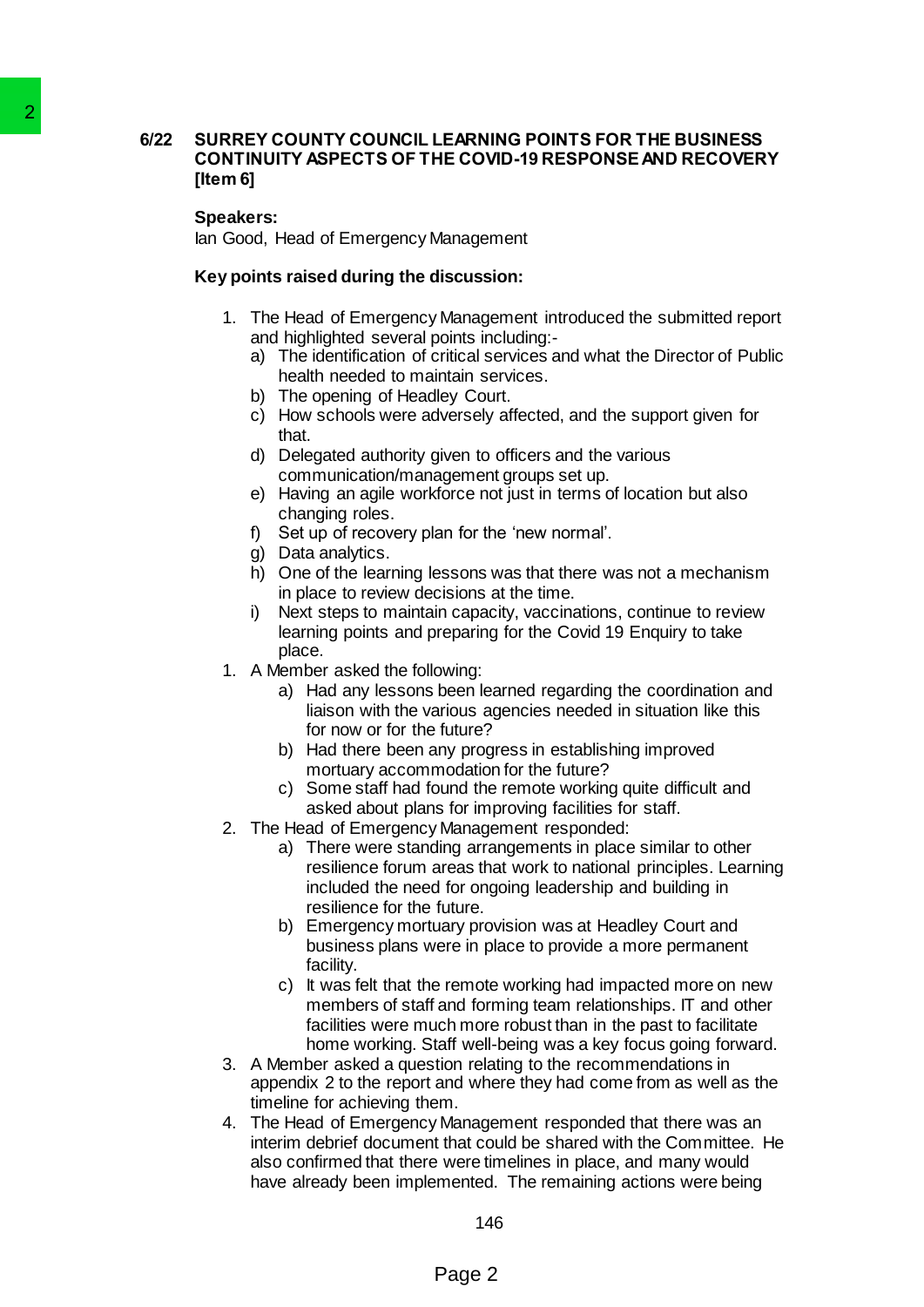managed by the corporate resilience group at the moment. A RAG (Red, Amber, Green) chart could also be provided to the Committee. The Chairman stated that as this report was an interim report as the pandemic was not yet over, a further update report would be expected by the Committee and this extra information could be contained in the next update report.

- 5. A Member enquired about the working of the Business Continuity Plan. The Head of Emergency Management explained two key documents as being the policy and the plan. They had been signed off by the corporate leadership team and were ready for audit.
- 6. The Chairman requested that a future update to the Committee include information on the impact on services from the resident's point of view. Had right services been prioritised and were those services managed to be provided in accordance with the plan.
- 7. A Member asked how much resilience there was given that it was not expected to have been in an emergency situation for two years and what resilience would there have been if there had been another emergency, for example flooding. The Head of Emergency Management explained that this was considered by both the Council and with partnerships and risks were looked at. He explained that there was much support from Government as well as military aid available. It would have been a challenge if there had been major flooding as well. ate resilience group at the moment A RAG<br>
and rould also be provided to the Committee.<br>
Year as this report was an interim report as the<br>
are stored as the provided to the Committee.<br>
Wer, a further update report would be
- 8. There was a Member question around the sign off process for the Council's input to the Government enquiry. The Head of Emergency Management responded that collection of information was presently being conducted and that the enquiry was likely to focus on national decision making and how that was implemented locally. There were no fixed terms of reference at present. Sign-off of actions was being undertaken by the public enquiry group under the leadership of the Executive Director for Environment, Transport and Infrastructure.

#### **Actions/ further information to be provided:**

That the Workplan be updated to include a further report in November 2022.

#### **Resolved:**

- 1. That the report be noted.
- 2. That the ongoing reporting requirements to the Committee for the ongoing response be agreed.
- 3. That a further update report be presented to the Committee in November 2022 including:
	- a debrief from the Corporate Resilience Group and the RAG chart of actions, and
	- $\bullet$  information on the impact on services from the resident's point of view. Had right services been prioritised and were those services managed to be provided in accordance with the plan.

#### **7/22 TREASURY MANAGEMENT STRATEGY FOR 2022/23 [Item 7]**

#### **Speakers:**

Mark Hak-Sanders, Strategic Finance Business Partner Anna D'Alessandro, Director for Corporate Finance & Commercial

147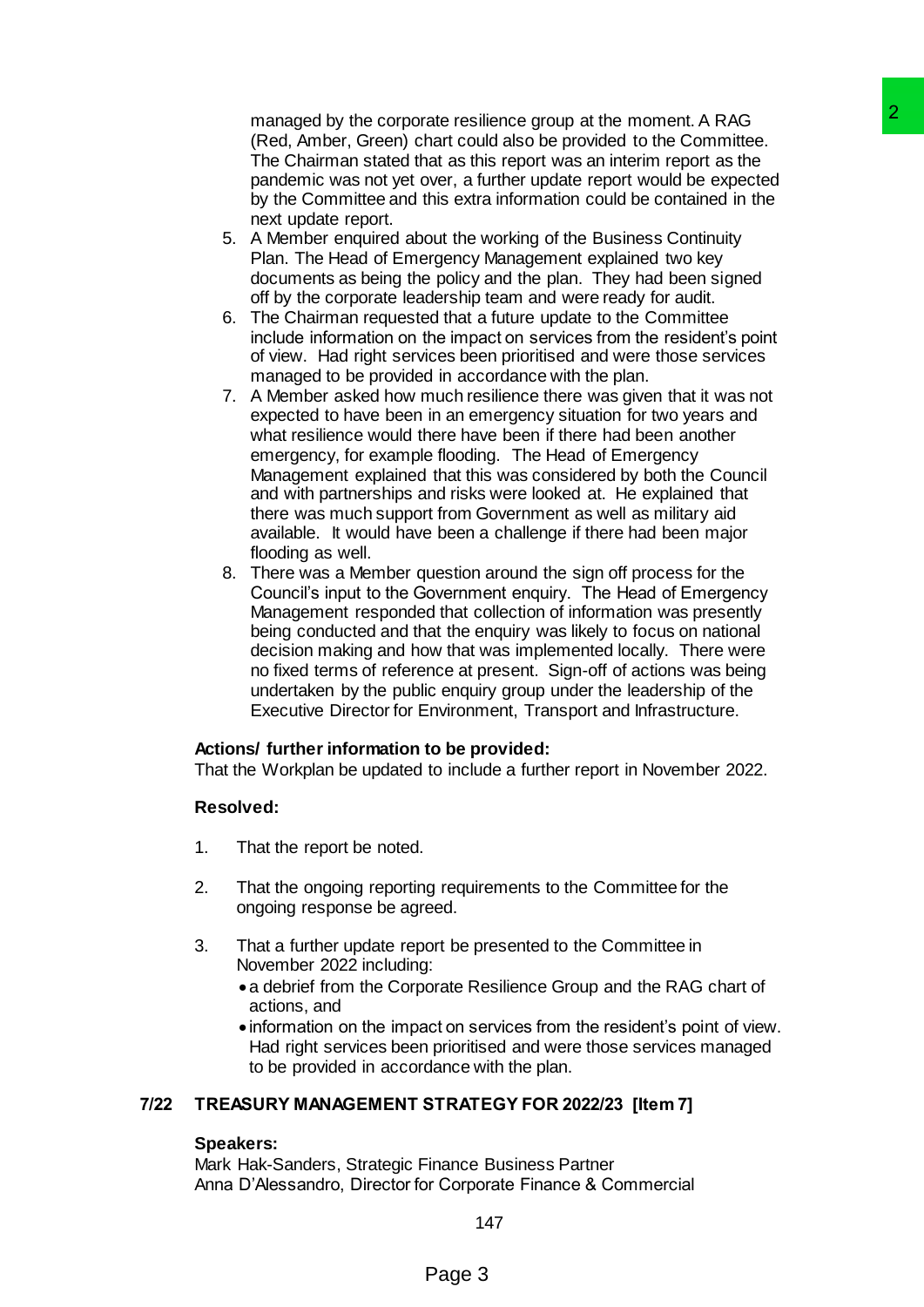#### **Key points raised during the discussion:**

- 1. The Strategic Finance Business Partner gave a detailed precis of the submitted report including the capital borrowing, capital investment and treasury management strategy.
- 2. The Committee welcomed the changes to the Minimum Revenue Policy (MRP) which had now been adopted.
- 3. In response to a query regarding the biggest risk to the strategy given the uncertainty around inflation etc the Strategic Finance Business Partner explained that the interest rate risk could mean an increased cost of borrowing to meet capital need. He also explained the mitigations in place for this. Consideration is also given to locking in future borrowing with rate fixed today but, at present, it would cost more to do so. This is under continual review. A secondary risk was that credit ratings of funds could drop and that Arlingclose were monitoring this and the Council would respond immediately to any reduction in counterparty credit rating.
- 4. It was noted that whilst Arlingclose were more optimistic in regard to interest rates, the Council, along with Orbis, planned for a certain degree of uncertainty.
- 5. A Member asked what the implications were for the £78m below cost revaluation of Halsey Garton property. The Strategic Finance Business Partner explained that changes to the MRP meant that the Council was setting aside money to repay that debt. Also, because this was a longterm investment there was every expectation that this would recover over time. It was also being scrutinised by the Resources & Performance Select Committee. The Director confirmed that investment in this portfolio was for revenue income rather than capital gains and that any devaluation was not realised until the assets were sold, so it was not affecting the bottom line. There was no immediate interest in selling those assets. Xey points raised during the discussi<br>
1. The Strategic Finance Business Par<br>
submitted report including the capital<br>
submitted report including the capital<br>
2. The Committee welcomed the change<br>
2. The Committee welcomed

# **Actions/ further information to be provided:**

None.

#### **Resolved:**

That the Treasury Management Strategy Statement (TMSS) – Part 4 of the Capital, Investment and Treasury Strategy - for 2022/23 including the Prudential Indicators be approved.

#### **8/22 2020/21 AUDIT FINDINGS REPORT AND ANNUAL STATEMENT OF ACCOUNTS FOR HENDECAGROUP LTD, SURREY CHOICES LTD, HALSEY GARTON RESIDENTIAL LTD, AND HALSEY GARTON GROUP LTD [Item 8]**

#### **Speakers:**

Paul Forester, Strategic Finance Business Partner

#### **Key points raised during the discussion:**

- 1. The Strategic Finance Business Partner introduced the submitted report and explained that each company had received a qualified Audit report.
- 2. The Strategic Finance Business Partner did not have the information to respond to a Member asked about the reason for increase in administration expenses for Hendeca but would provide the response after the meeting.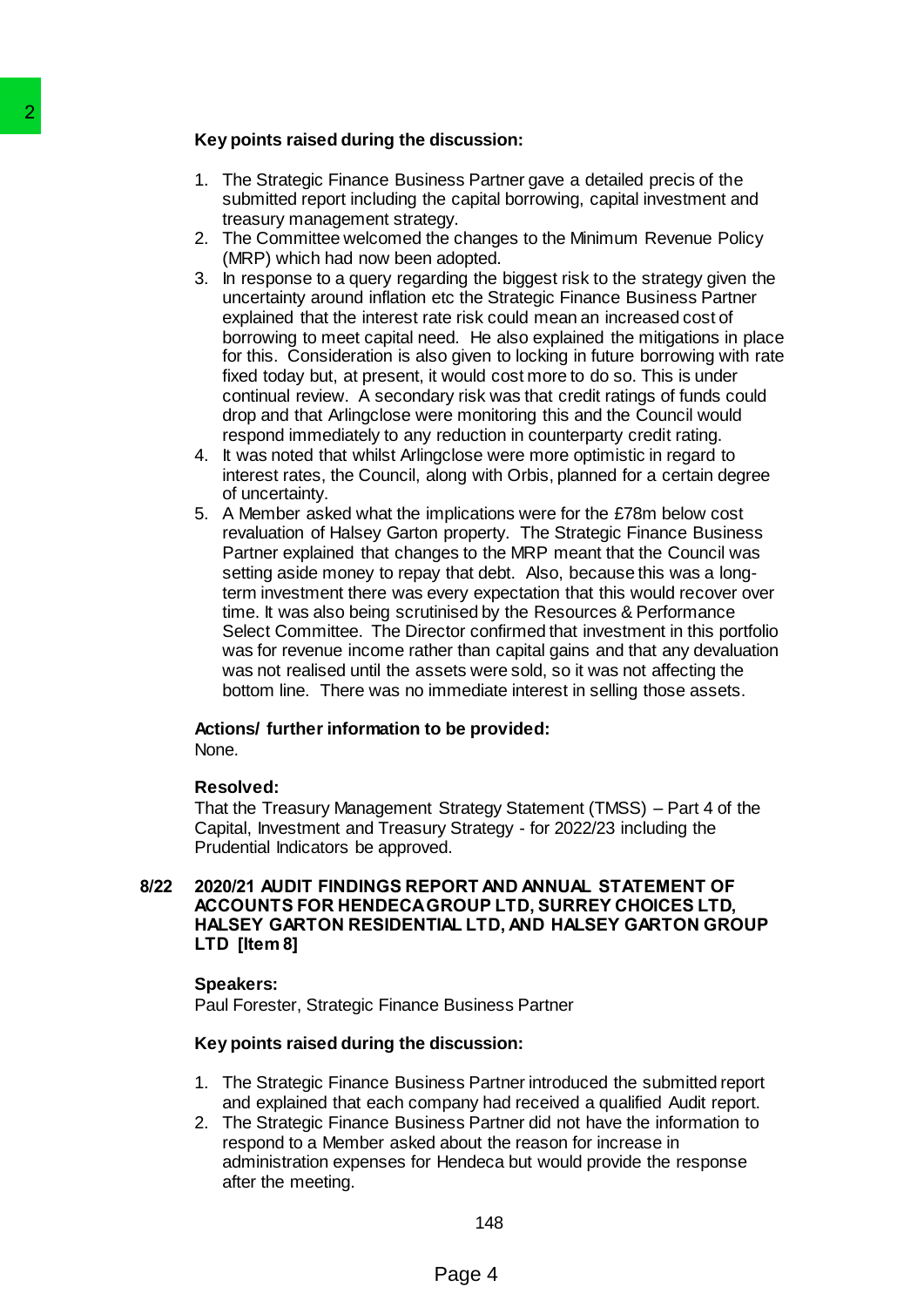- 3. A Member asked about how the Halsey Garton Residential Ltd properties, previously owned by Surrey County Council, were handled historically, from an accounting point of view and what was the future. The Strategic Finance Business Partner explained that there were two tranches transferred to Halsey Garton Residential Ltd; long term lets previously to the Wildlife Trust and another tranche previously held under residential company lets. The properties were also leasehold rather than freehold so purchase of land was not a requirement. Going forward there was to be a housing strategy developed by SCC and Halsey Garton Residential Ltd was one company being considered but at the moment there were no plans for Halsey Garton Residential Ltd to procure properties outside of Surrey County Council. w the Halsey Garton Residential Ltd properties,<br>
w County Council, were handled historically,<br>
view and what was the tuture. The Strategie<br>
systemial that there were two tranches<br>
systemial that there were two tranches<br>
sy
- 4. A Members queried the doubling of debtors for Hendeca Group and the number of creditors had risen. The Strategic Finance Business Partner explained that there were delays at year end but this had now been resolved.

#### **Actions/ further information to be provided:**

None.

#### **Resolved:**

That the 2020/21 Audit Findings Reports for Hendeca Group Ltd (formerly S. E. Business Services Ltd), Surrey Choices Ltd, Halsey Garton Residential Ltd, and Halsey Garton Property Ltd be noted.

#### **9/22 RISK MANAGEMENT [Item 9]**

#### **Speakers:**

David Mody, Interim Strategic Risk Business Partner Morgan Rees, Enterprise Infrastructure Delivery Manager

#### **Key points raised during the discussion:**

- 1. The Interim Strategic Risk Business Partner introduced the report and highlighted the key changes to the risk register. In response to a query about the confidence that all significant risks had been captured, he reported that risk registers are by their nature live and subject to change. However, the Corporate risk register is reviewed monthly by the Corporate Leadership Team and there are risk registers in place specific for each Directorate.
- 2. The Enterprise Infrastructure Delivery Manager explained the various risks around cyber security where 75% of activity was associated with organised crime. He went on to explain controls in place to mitigate such activity which included:
	- security patching of data on a monthly basis
	- monitoring of suspicious activity
		- staff training
		- data backup
		- protection of staff with privileged access
		- imposing technical constraints
		- work with emergency management to practice events
		- compliance with national and local certifications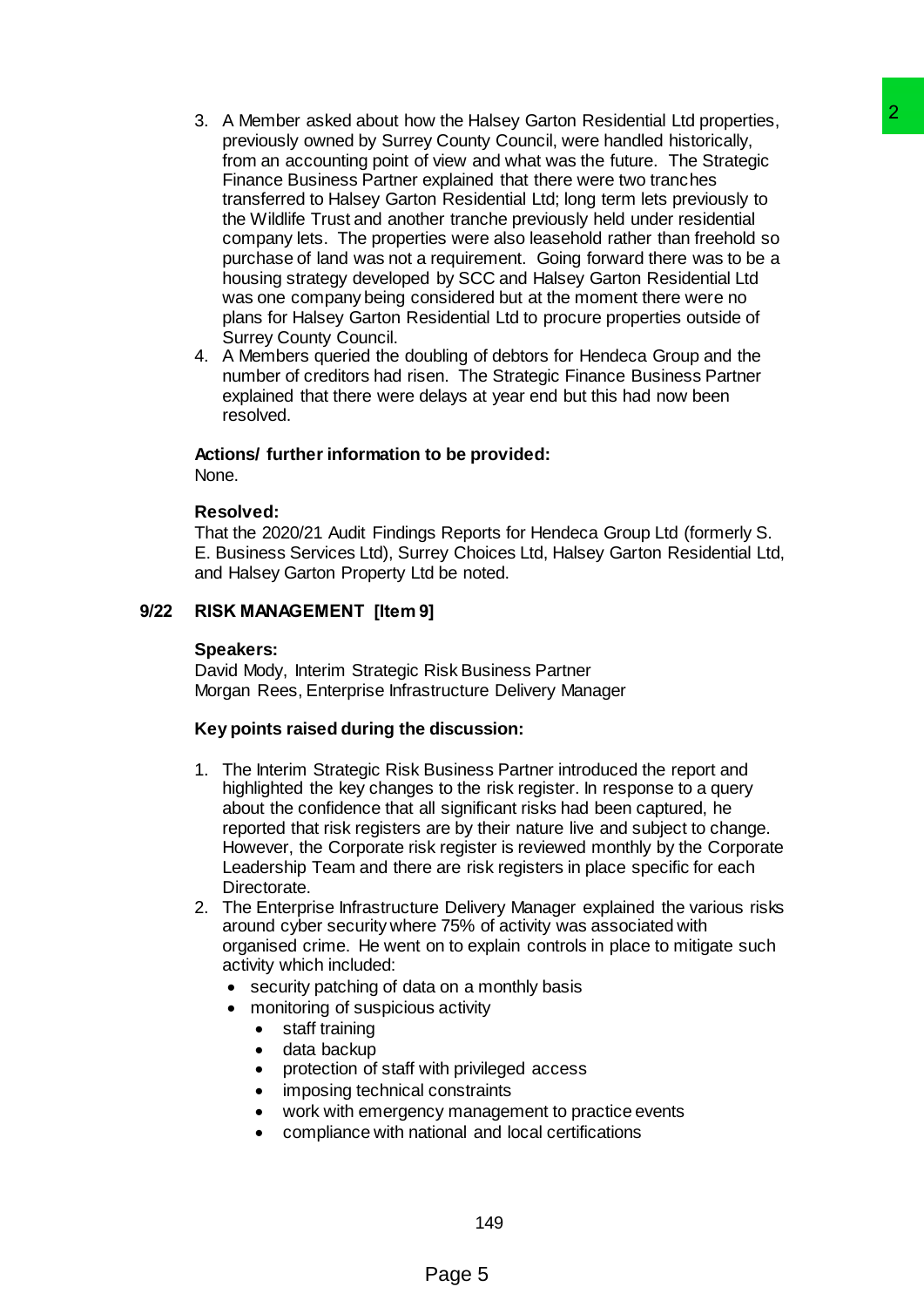- 3. There was some discussion around whether this risk should be a level 5 rather than level 4. It was explained that amongst the top risks for the Council, cyber security was second on the list so it was visible.
- 4. In response to a Member query about frequency of data back up the Enterprise Infrastructure Delivery Manager explained that there were two types of back-up. One was in real time and the other was offline back up which happened over night everyday.
- 5. A Member spoke about recent attacks on the NHS and asked if the council were satisfied that those identified gaps had been plugged. The Enterprise Infrastructure Delivery Manager reported that the NHS had performed a significant review and had strengthened its controls and risks.
- 6. In response to other Member queries the Enterprise Infrastructure Delivery Manager explained that the council had to test to gain its certifications and that spam email were so proliferate not all could be stopped from getting through.

#### **Actions/ further information to be provided:**

None.

#### **Resolved:**

That the update on risk management be noted.

#### **10/22 APPOINTMENT OF INDEPENDENT MEMBER [Item 10]**

#### **Speakers:**

Paul Evans, Director Law & Governance

#### **Key points raised during the discussion:**

1. The Director Law & Governance reported that interviews for the Independent Member post were held that morning. He would circulate details of the successful candidate to the Committee Members and asked that they each agree or not, by return email. If all Members agreed then the chosen candidate would be recommended to full Council. 2 There was some discussion around the Automatic Council, there are some discussion around Council (all the sponse to a Member query above the Enterprise Infrastructure Delivery Mexican properties threat the sponse of back

#### **Resolved:**

That the Audit and Governance Committee noted the recruitment process being undertaken and following an interview process, and would recommend the preferred candidate to County Council to be appointed as the Independent Member to the Audit and Governance Committee.

#### **11/22 EXCLUSION OF THE PUBLIC [Item 11]**

**Resolved:**That under Section 100(A) of the Local Government Act 1972, the public be excluded from the meeting for the following items of business on the grounds that they involve the likely disclosure of exempt information under the relevant paragraphs of Part 1 of Schedule 12A of the Act.

#### **PART TWO – IN PRIVATE**